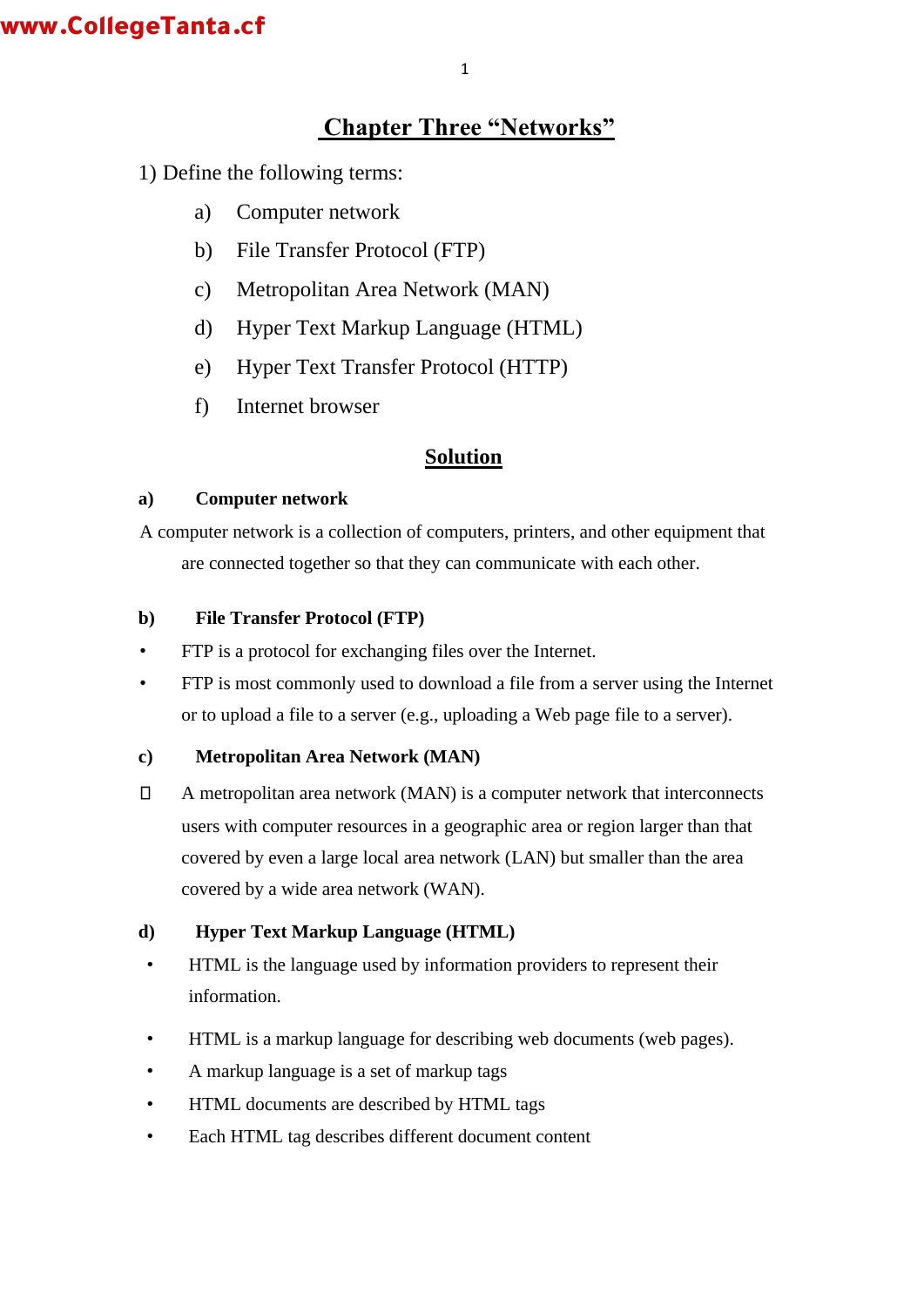• [HTTP i](http://www.webopedia.com/TERM/H/HTTP.html)s the set of rules for transferring Web pages from a [server t](http://www.webopedia.com/TERM/S/server.html)o a user's browser.

#### **e) Internet browser**

• A Web (Internet) browser is a program that can display and present information represented in HTML.

### **2) Classify computer networks based on the geographical area the network covers. Clarify your answer with drawing. Solution**

We can classify computer networks based on the geographical area the network covers as:

#### **1-Personal Area Network (PAN)**

- A network that connect different personal devices such as a personal computer, laptop, smart phone and other network enabled personal devices is called personal area network as it connects the devices belongs to one person to each other.
- The purpose of this type of networking is usually reducing the amount of cabling as it is often done wirelessly. It is also used in transferring the data between different devices.
- A PAN can be connected for higher-level network such as the Internet by connecting one device in the PAN to the Internet then sharing its connection with other devices in the PAN.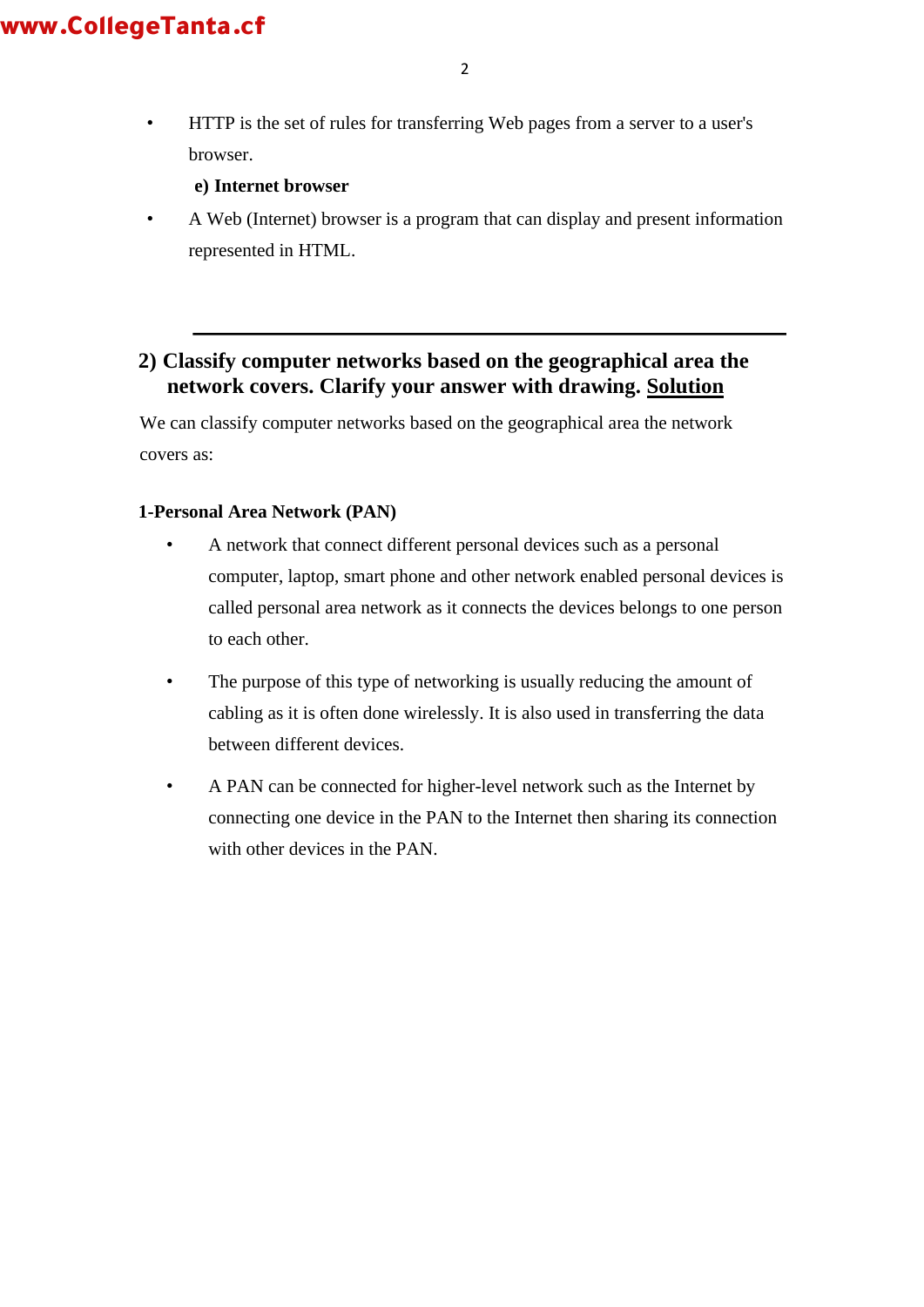- 3
- Figure 1 shows an example of a personal area network.  $\Box$



**Figure 1: An example for a Personal Area Network (PAN)** 

#### **2-Local Area Network (LAN)**

- LAN is the class of network we encounter in the school, university, or at work. The technical description of LAN is connected devices that can communicate directly together.
- LANs consists of computers, connecting devices (called switches) and connecting media (cables or wireless media).
- A LAN can cover geographic area that range from a room in a building or laboratory in a university to an entire university campus.
- Figure 2 shows some examples of LANS.

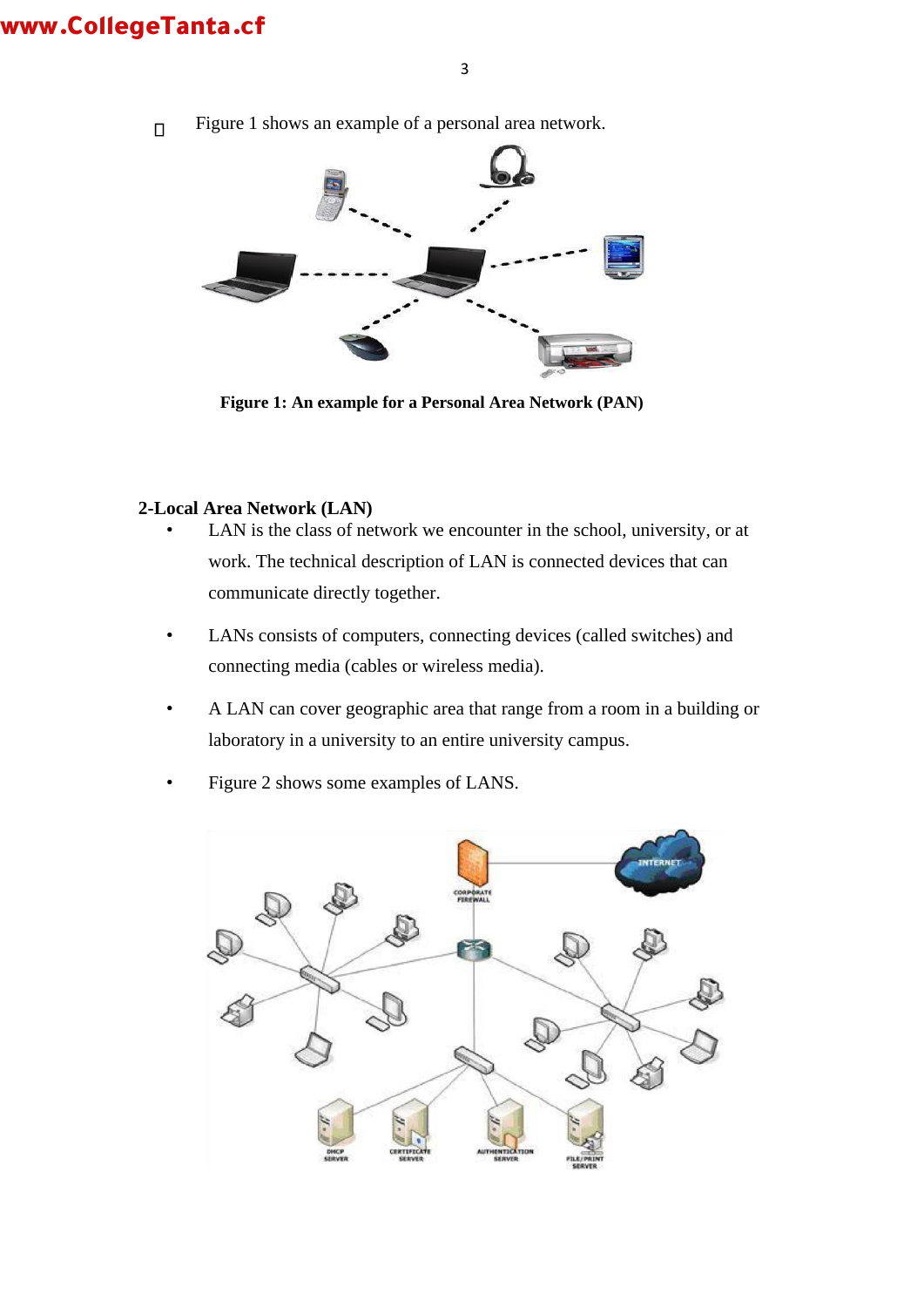#### **Figure 2 : Three connected LANs. The whole network is connected to the Internet**

#### **3-Metropolitan Area Network (MAN)**

- A MAN covers a larger geographical area than a LAN, ranging from several blocks of buildings to entire cities.
- MANs can also depend on communications channels of moderate-to-high data rates.
- A MAN might be owned and operated by a single organization, but it usually will be used by many individuals and organizations.
- Figure 3 shows an example of a MAN network.



**Figure 3: An example of a MAN network** 

#### **4-Wide Area Network (WAN)**

- WAN is a network that spans a very large geographical area.
- The distinguished example for a WAN is the Internet, which covers almost all the globe now.
- The Internet as a WAN network consists of a large number of networks. In fact, the Internet is a network of networks.

4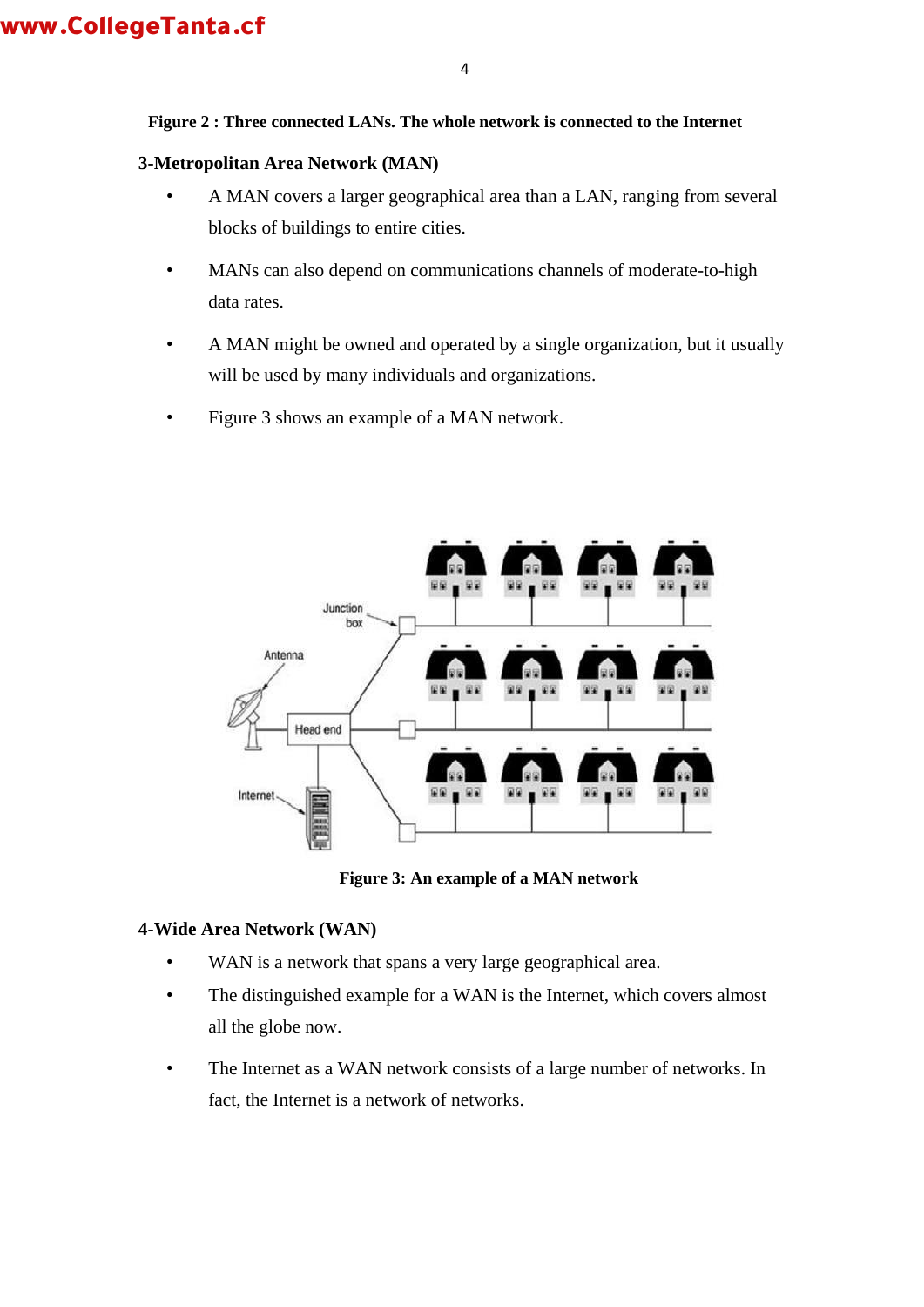

• Figure 4 shows an example of how a portion of the Internet may be formed.

**Figure 4: An example of how a portion of the Internet may be formed**

## **3) Classify computer networks based on functional relationship between computers within the network. Clarify your answer with drawing.**

### **Solution**

We can classify computer networks based on functional relationship between computers within the network as: **1-Peer-to-peer networks** 

• Peer-to-peer networks are more commonly implemented where less than ten computers are involved and where strict security is not necessary. All computers have the same status, hence the term 'peer', and they communicate with each other on an equal footing. Files, such as word-processing or spreadsheet documents, can be shared across the network and all the computers on the network can share devices, such as printers or scanners,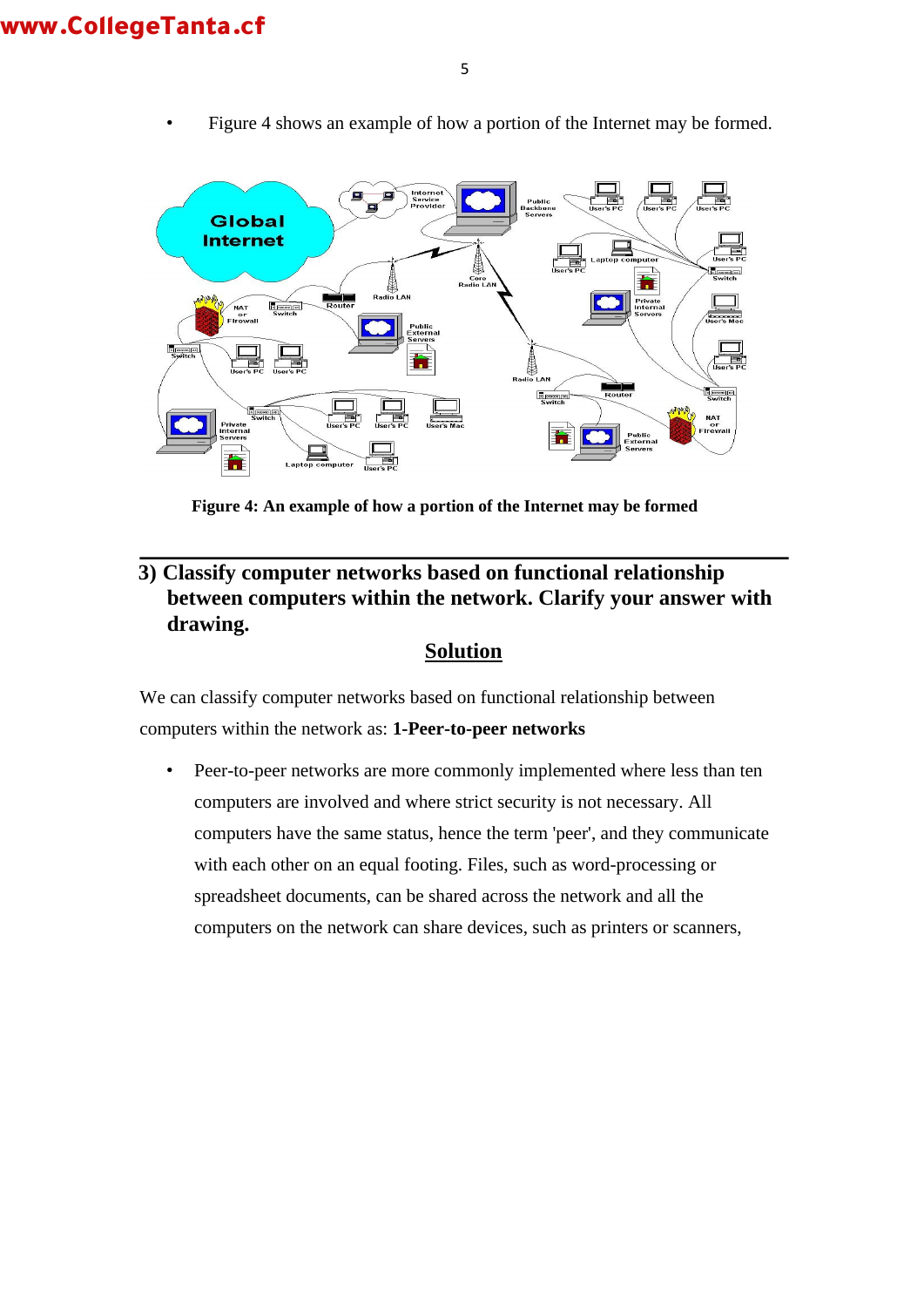

which are connected to any one computer. Figure 5 represents the Peer-to-peer

**Figure 5: Peer-to-peer functional relationship between computers**

#### **2-Client/server networks**

- Client/server networks are more suitable for larger networks.
- A central computer, or 'server', acts as the storage location for files and applications shared on the network. Usually the server is a higher than average



**Figure 6 : Client/server functional relationship** 

performance computer.

**\_**

• The server also controls the network access of the other computers referred to as the 'client' computers.

**\_\_\_\_\_\_\_\_\_\_\_\_\_\_\_\_\_\_\_\_\_\_\_\_\_\_\_\_\_\_\_\_\_\_\_\_\_\_\_\_\_\_\_\_\_\_\_\_\_\_\_\_\_\_\_\_\_\_\_\_\_\_\_\_\_\_\_\_\_\_\_**

• Figure 6 represents the client/server functional relationship between computers.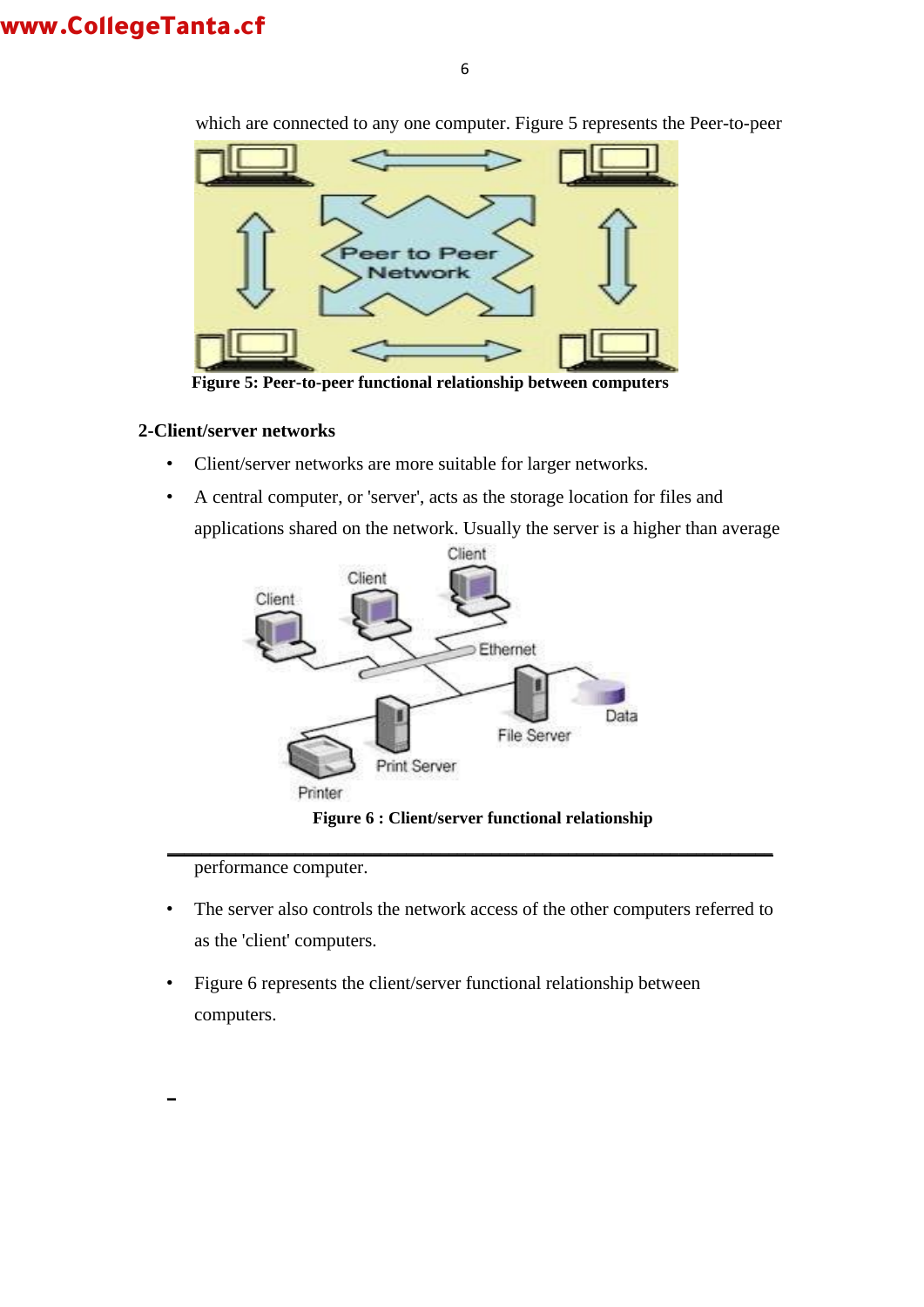## **4) What are the benefits of constructing a computer network compared to using individual not connected computers? Solution**

### **Benefits of computer networks are :**

- 1. **Speed**: Networks provide a very rapid method for sharing and transferring files. Without a network, files are shared by copying them to floppy disks, then carrying or sending the disks from one computer to another.
- 2. **Cost**: The network version of most software programs are available at considerable savings when compared to buying individually licensed copies.
- 3. **Centralized Software Management**: One of the greatest benefits of installing a network at a school is the fact that all of the software can be loaded on one computer (the file server). This eliminates that need to spend time and energy installing updates and tracking files on independent computers throughout the building.
- 4. **Resource Sharing**: Sharing resources is another area in which a network exceeds stand-alone computers.
- 5. **Flexible Access:** School networks allow students to access their files from computers throughout the school. Students can begin an assignment in their classroom, save part of it on a public access area of the network, go to the media center after school to finish their work.
- 6. **Security:** Files and programs on a network can be designated as "copy inhibit," so that you do not have to worry about illegal copying of programs.

## **5) Give some examples of networking services in education, especially inside universities.**

### **Solution**

- 1. **Learning labs**: While taking computer technology lessons, such as programming and application demonstration, the instructor and students need effective means for communication.
- 2. **Flexibility of access**: Each student at a university or a school should have her/his own storage space allocated on the university infrastructure. The student labs, tutorials, and assignments should be stored in that space. Network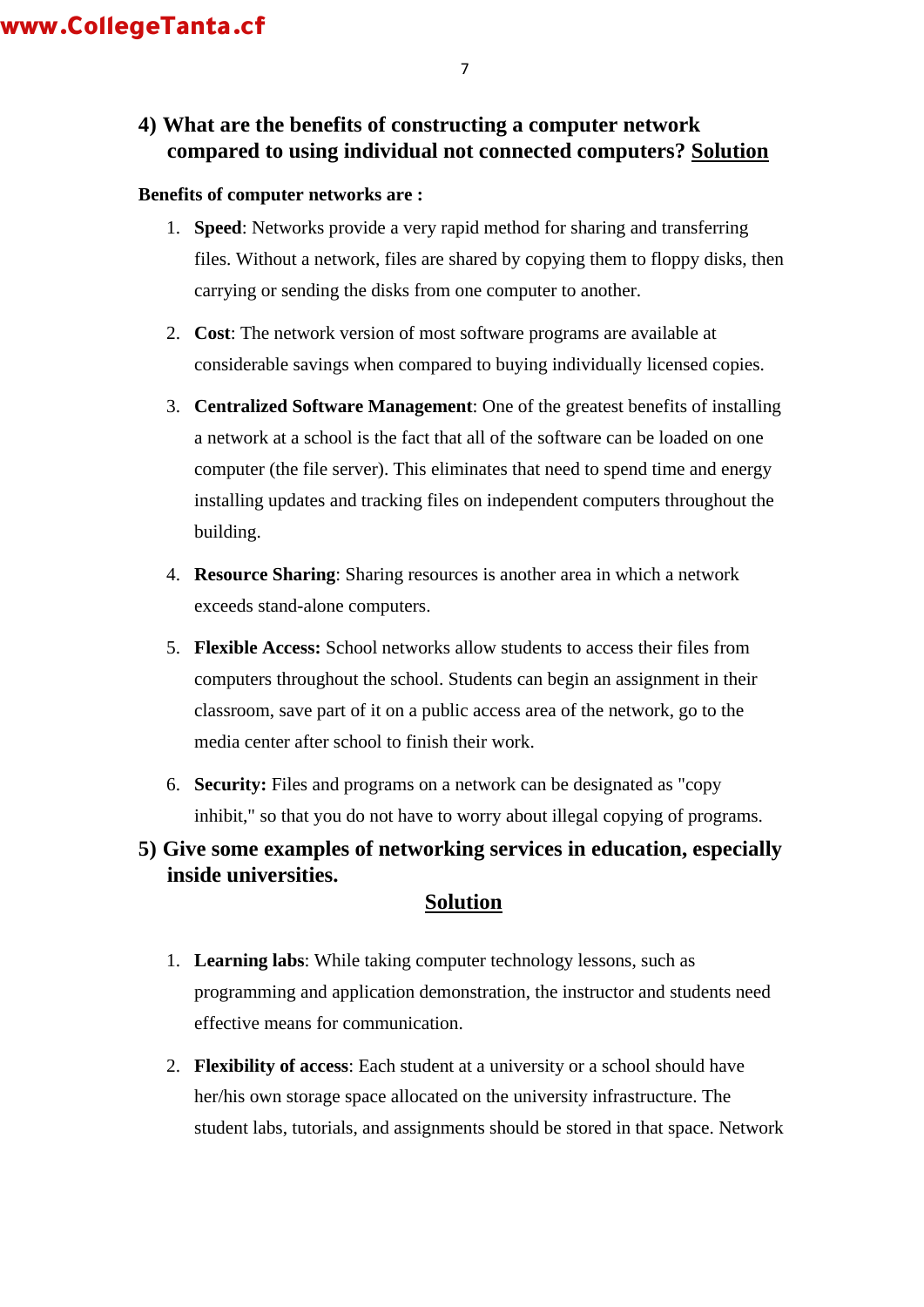8

infrastructure makes it easy and flexible for a student to access his space from anywhere in the organization or even from outside the organization.

3. **File sharing**: Students often need to share learning materials with each other. The university or the school usually makes available some programs or learning materials for its students, employees and/or instructors.

### **6) The Internet is often considered the most complex engineered system on the earth surface**

- **a) Explain how the Internet gradually reached its current complexity**
- **b) Who pays for the internet to run? Explain.**
- **c) Who own the Internet? Explain.**

### **Solution**

a) Let university A built its own computer network for resource sharing inside it. Any student, instructor or employee sit in front of a networked computer inside the university can communicate and share information with any other one sit in front of his computer in the same university. Imagine that another university (university B) in the same city did the same. Imagine also that the two universities are agreed to connect to each other by connecting the two computer networks together. This agreement includes specification of what one at a university can access at the other university. In this way, we have a bigger computer network that consists of the two universities networks. Now, if university C connected its network to university's B network, C's users not only can access resources at B but also at A through B and we have a lager network.

In a similar growth pattern, The Internet become a network of networks that spans the globe. It is impossible to give an exact count of the number of networks or users that comprise the Internet, but it is easily in the thousands and millions respectively.

b) There is no clear answer to this question because the Internet is not one "thing". It is many things. No one central agency exists that charges individual Internet users. Rather, individuals and institutions who use the Internet pay a local or regional Internet service provider for their share of services. In turn, those smaller Internet service providers might purchase services from an even larger network. In this way, everyone who uses the Internet in some way pays for part of it.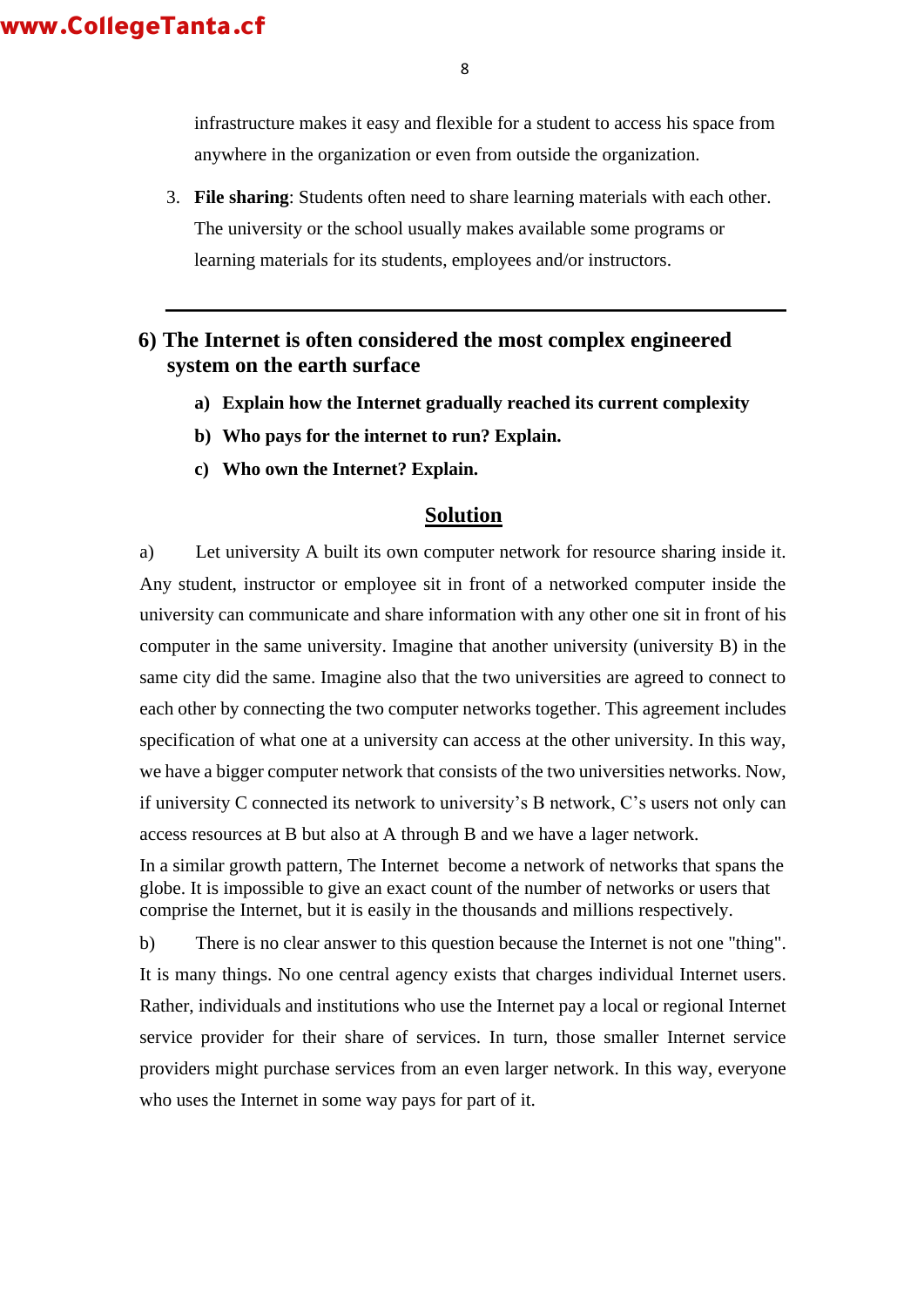c) No one actually owns the Internet, and no single person or organization controls the Internet in its entirety. The Internet is more of a concept than an actual tangible entity, and it relies on a physical infrastructure that connects [networks t](http://www.webopedia.com/TERM/N/network.html)o other networks.

### **7) May people see that the World Wide Web (WWW) is the most useful Internet application**

- **a) Explain information providers and information consumer in considering the WWW**
- **b) What are the relative advantages of the WWW as an information source compared to other sources?**
- **c) What are the protocols used in running the WWW applications?**

#### **Solution**

- a) **Information providers and consumer**: A company needs its products and service to be known for the public. A university needs that learning programs, ways of admission, and perquisites for admission to be known for the interested students. Societies and organizations need their information to be publically available. These are possible information providers. A student wants to study engineering needs to know about each of the available engineering faculties, how they differ, what are the prerequisites. A customer wants to by a TV-set needs to know: where they are sold. How much they cost. What models are available? These are example for information consumers.
- b) **WWW** is a mean for communicating information that has several **advantages**:
	- We can get the most current information from the WWW
	- We can get the information any time anywhere
	- The information is presented using text, graphics, videos, animations, etc.
	- The information is always there so that you can go back to what you seen before
- c) **protocols used in running the WWW applications** are
	- HTTP (Hypertext Transfer Protocol)
	- TCP/IP (Transmission Control Protocol/ Internet Protocol)
	- FTP (File Transfer Protocol)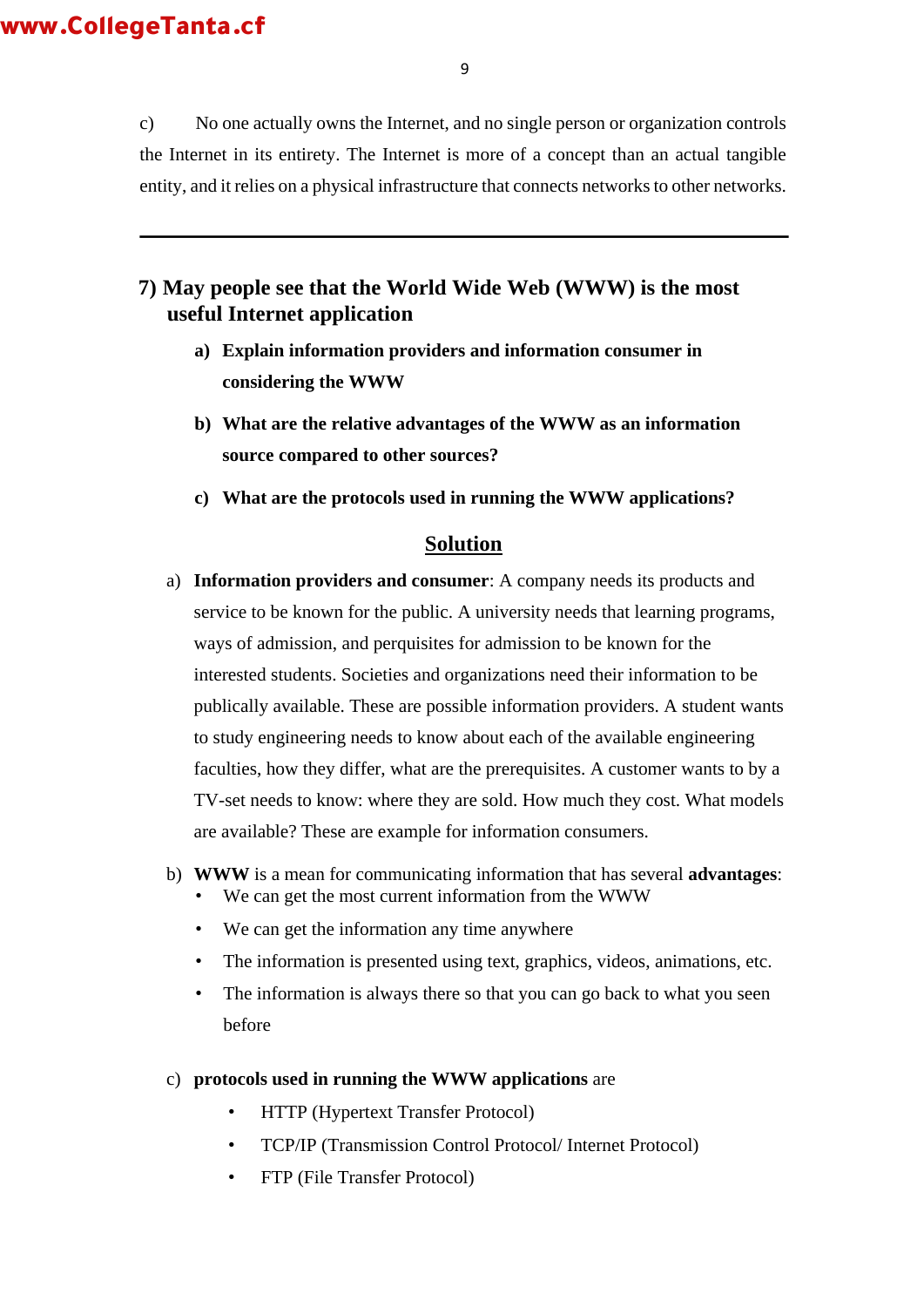- UDP (User Datagram Protocol)
- ISMP (Internet Control Message Protocol)

## **8) Explain the different rules played by the web browser and the web server in the WWW Internet applications. How they communicate together (with which protocol and in which format)?**

### **Solution**

The web browser program asks a Web server for information represented in HTML. The information is transferred from the server to the browser according to specific set of standard rules and format so that any browser can get information from any server using the same set of rules and formats. These rules and formats are called a *protocol*. In case of web page transfer, the protocol is called *Hyper Text Transfer Protocol (HTTP)*. HTML, web servers, web browsers and HTTP are collectively termed *Work Wide Web or WW*W and, we think, this is one of the most useful applications of networking.

# **9) What is an Internet search engine? What its function? Give some examples.**

**Search engine** are themselves web sites that exists not for providing information but to provide users with URL given the keywords information needed for.

#### **Examples for web search engines**

Google - The world's most popular search engine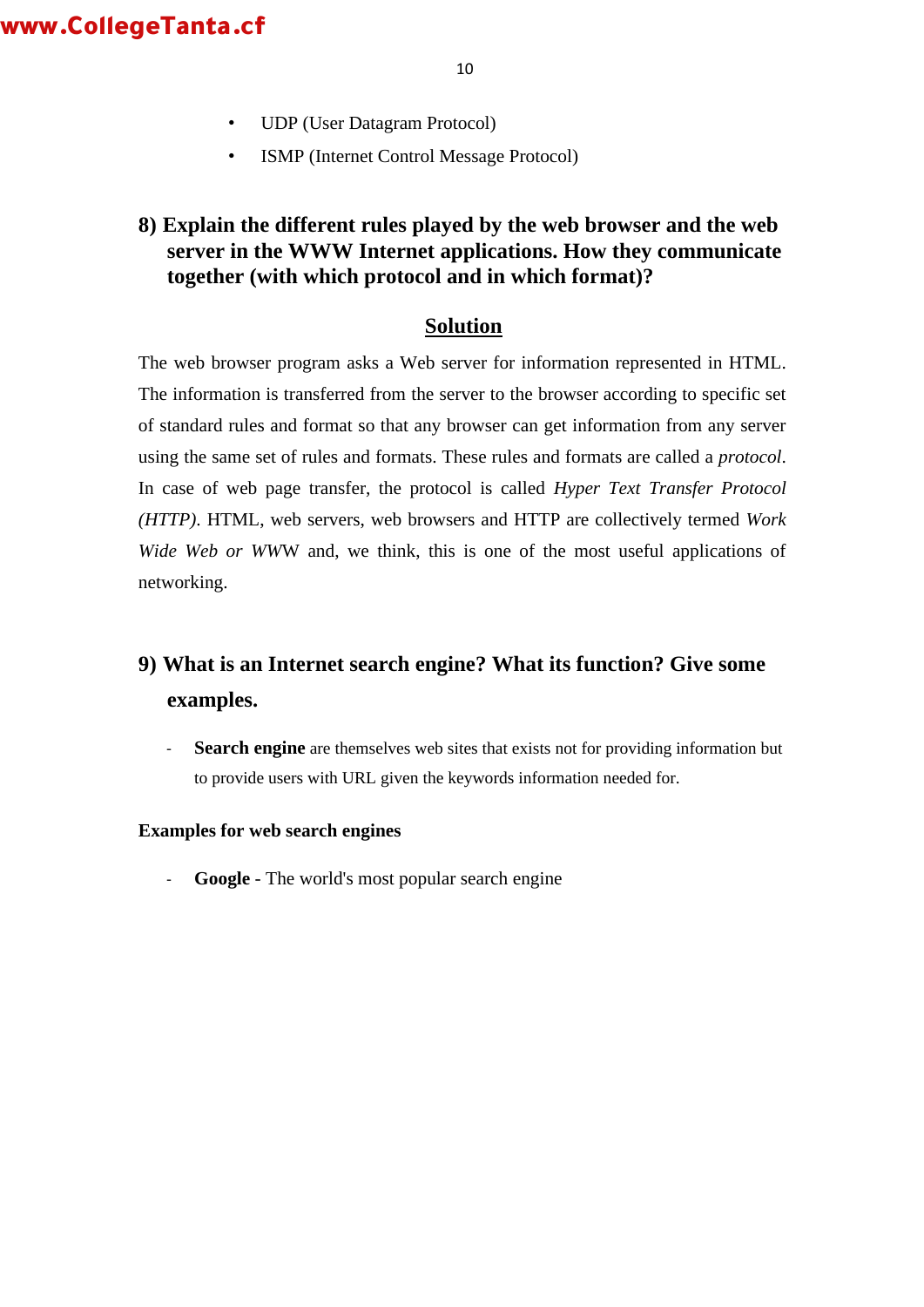- **Bing** Search: Microsoft's entry into the burgeoning search engine market. Better late than never.
- Yahoo! Search: The second largest search engine on the web (as defined by a September 2007 [Nielsen Netratings r](http://www.nielsen-netratings.com/pr/pr_070919.pdf)eport.)
- **AltaVista:** Launched in 1995, built by researchers at Digital Equipment Corporation's Western Research Laboratory. From 1996 powered Yahoo! Search, since 2003 - Yahoo technology powers AltaVista.
- **Alexa Internet**: A subsidiary of Amazon known more for providing website traffic information. Search was provided by Google, then Live Search, now inhouse applications run their own search.

# **10) How the Internet and the electronic mail system are used to get the final year result at faculty of engineering, Tanat University.**

Each student at Tanta University is assigned an official electronic mailbox. Tanta University is assigned and electronic mailbox with address is -----------@f-eng.tanta.edu.eg

- After the final exam, the student regularly read his mail by logging to the mail reading page .
- An e-mail will finally reach the student that states that the result is ready
- As shown in the email of the result, the student must fill enquiries about all the courses of the year to get an access to his result
- After filling the enquiries, the student can enter and access his result

# **11) In considering the electronic mail system**

### **a) Explain what are the mail client, mail server and mailbox.**

**b) What is the difference between personal and official emails** 

(a)

- **The mail client** is an application that can contact to a mail server to push messages to the mail server and pop messages from the mail server.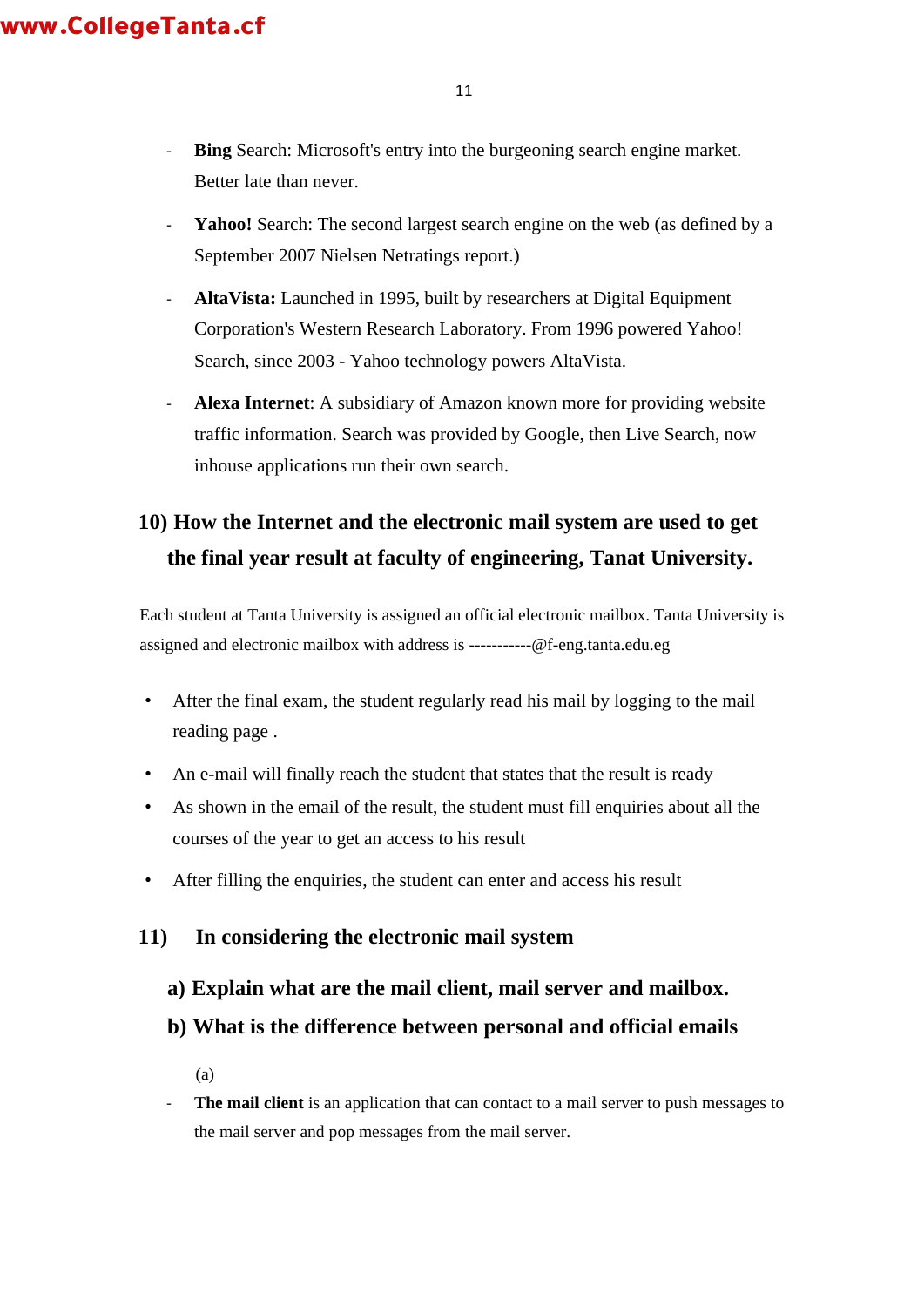12

Examples for electronic mail client web sites are *gmail.com* and *outlook.com*.

Mail servers: a mail server is a computer, or a group of computers in a datacenter, that store, manage electronic mail boxes, and can communicate electronic mail message with other mail servers.

For example, a university such as Tanta university can has its own mail server. Each mail server must have and address. Other mail server and services reaches to a mail server to send it an email or for getting a mail from a mailbox using that address. Examples for mail server address or url are gmail.com, Hotmail.com. Let the Tanta university mail server is assigned the url "tu.edu.eg". There are some setting done on other devices on the Internet to enable other mail servers to reach Tanta university mail server using the url.

- **Electronic Mailboxes:** Electronic Mailboxes are created and hosted on a mail server. Each mailbox is assigned an address that draw its name from the mail server name and an indicating name for the user using that mailbox.

For example, an instructor named Hamed Hemeda at tanta university may assigned the electronic mailbox with the addres:Hamed.Hemeda@tu.edu.eg. This is called an electronic mail address and is always on the form: MailBoxName@MailServerName without any spaces. Each mail address is assigned a *user name*, usually the text before the @ symbol, and a *password* for the security of the mailbox. Any user need to access the mailbox must provide the server with the correct user name and password.

(b)

#### **Official and personal electronic mails**:

Some companies allows creating mailboxes on their mail servers free of charge. Examples for such companies are Google (---------@gmail.com) and Microsoft(----------@hotmail.com). Anyone can create a mailbox at google or at Microsoft. Usually such mailboxes is used for personal communications. Figure 3.9 shows the page where you can create an email account at google.

Companies and universities often have their own mail server that obey their own polices. A student at a university is assigned a mailbox of the university mailserver.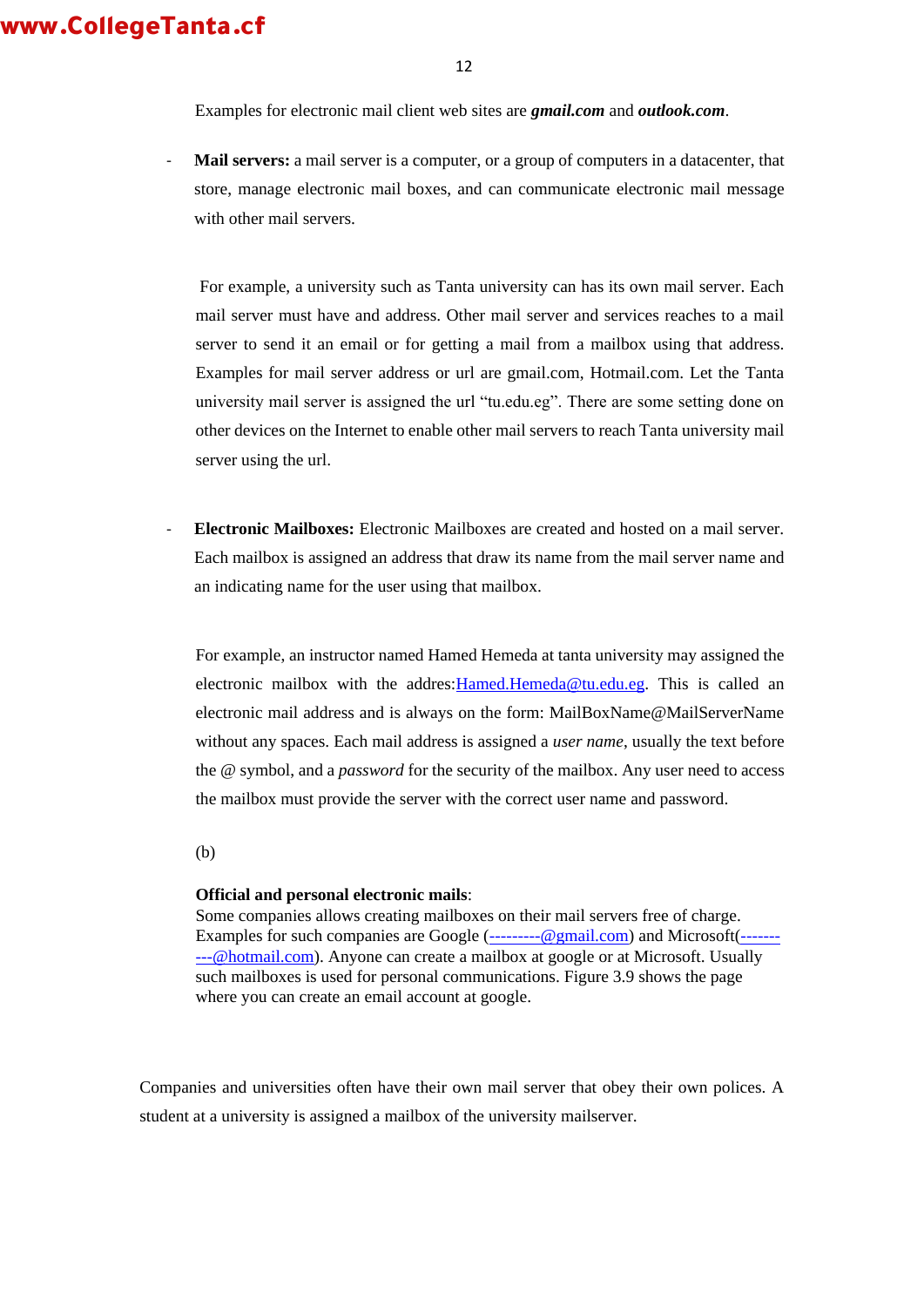An employer at a company is assigned a mailbox on the company mail server. These mailboxes (at the university and at the company) are examples of the official mailboxes. They can be used officially. This means that an employee can receive a task to do by the official email and a student must treat messages arriving to him through the official mail seriously.

# **12) Explain the steps taken between mail clients and servers inside the electronic mail system when:**

- a) Someone whose email address someone@tu.edu.eg send an email to another one whose email address is anotherone@tu.edu.eg
- b) Someone whose email address someone@tu.edu.eg send an email to another one whose email address is **anotherone@gmail.com**.

(a)

- The client contacts a mail server known as tu.edu.eg.
- The Internet has its resources that enable reaching that server if it is up and running the mail server software.
- The server then receive the message **and put it in the recipient mailbox if the recipient mailbox is on the same server.**

(b)

- What happen if someone who has the mail address someone @tu.edu.eg need to send a message to someone whose address is someone@gmail.com.
- In this case, **someone** write the message on the client, the client hands the message to the tu.edu.eg mail server.
- The tu.edu.eg server knows that the message should be forwarded to another mail server (gmail.com in this case),
- The tu.edu.eg server contacts the gmail.com server and send it the message. The Gmail.com receives the message and put it into someone mailbox waiting for someone to get it at any time.

### **13) What is the Internet newsgroup, how it is related to the email**

**system?** 

- **Newsgroups** are a way to communicate with others on the Internet who share your interests.
- An electronic discussion group is a group of persons who have common interest to discuss a particular topic via e-mail.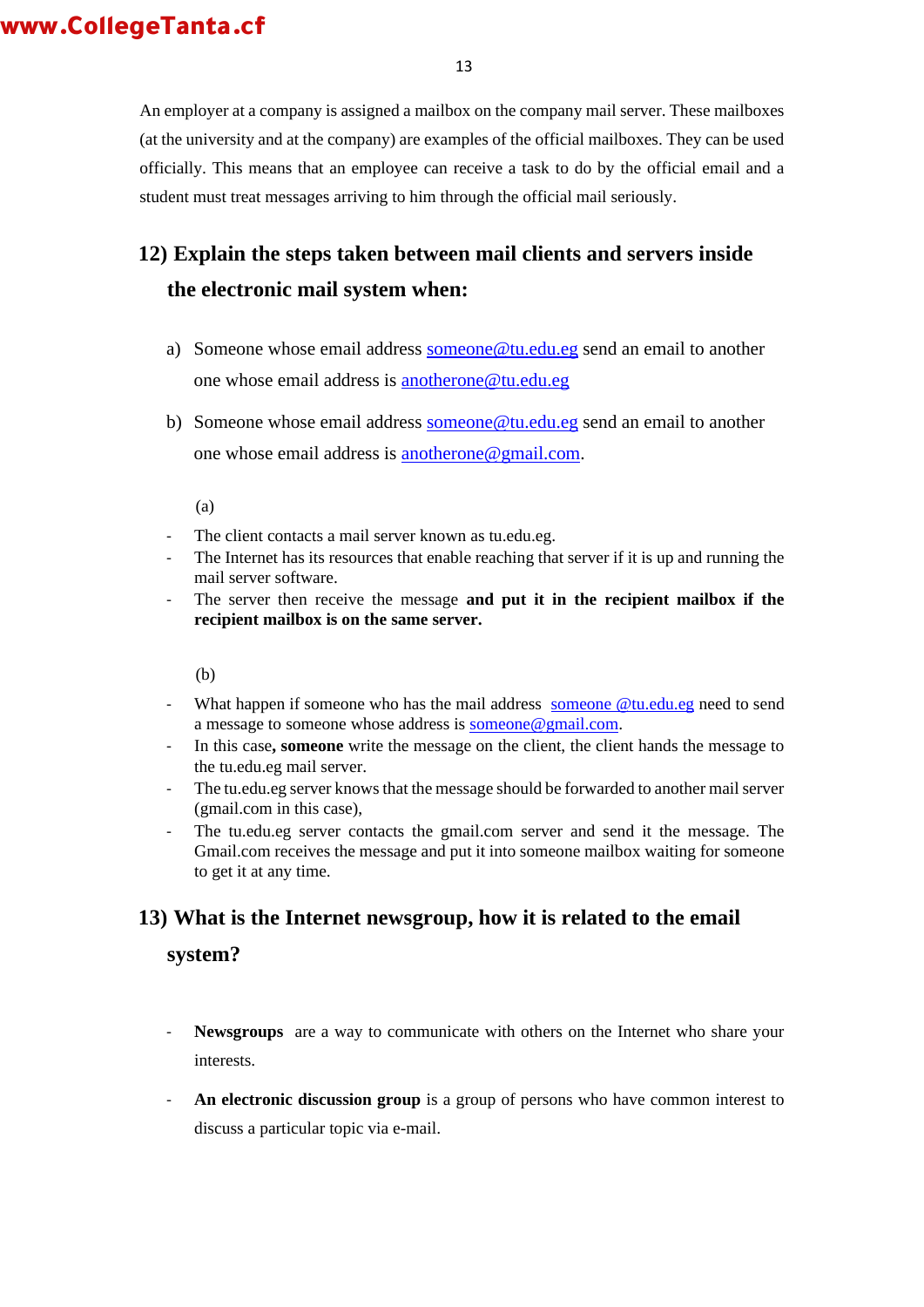- There are several methods that network-users can use to participate in electronic discussions; however, the basic purpose is to bring together persons with similar interests to **share information**, **ideas**, **problems**, **solutions**, and **opinions**.
- Since an **electronic discussion is conducted by e-mail**, it is commonly called a **mailing list.**
- If you find yourself interested in a topic, you can subscribe to a suitable mailing list. From then on, any message sent to the mailing list is automatically distributed as electronic mail to you--as well as to all previously subscribed members of that particular discussion.
- The beauty of a mailing list is that traffic (the mail generated by that list) covers a specific topic and the mail it generates comes straight to your electronic mailbox, without any extra work on your part.
- There are thousands of mailing lists operating on the Internet, dedicated to myriad topics. Some are created to serve local needs only (i.e., a list for the members of a regional computer user group), while many are open to anyone on the network.
- There are discussions on professional topics, vocational subjects, and topics of personal interest. You can roughly separate the thousands of mailing lists available on the Internet into the following groups : o Moderated Mailing Lists o Unmoderated Mailing Lists

## **14) Consider the Internet newsgroups (or mailing lists)**

**a) Differentiate between Moderated vs. Unmoderated Mailing Lists** 

## **b) Differentiate between Open vs. Closed mailing Lists**

(a)

- **Moderated vs. Unmoderated Mailing Lists:** Mailing lists can be moderated or unmoderated.
- **Unmoderated Mailing Lists** :  $\circ$  Messages are automatically forwarded to all subscribers.
- **Moderated Mailing Lists:**
	- o A moderator (a human being) first screens and perhaps combines similar messages before sending them to subscribers.

14